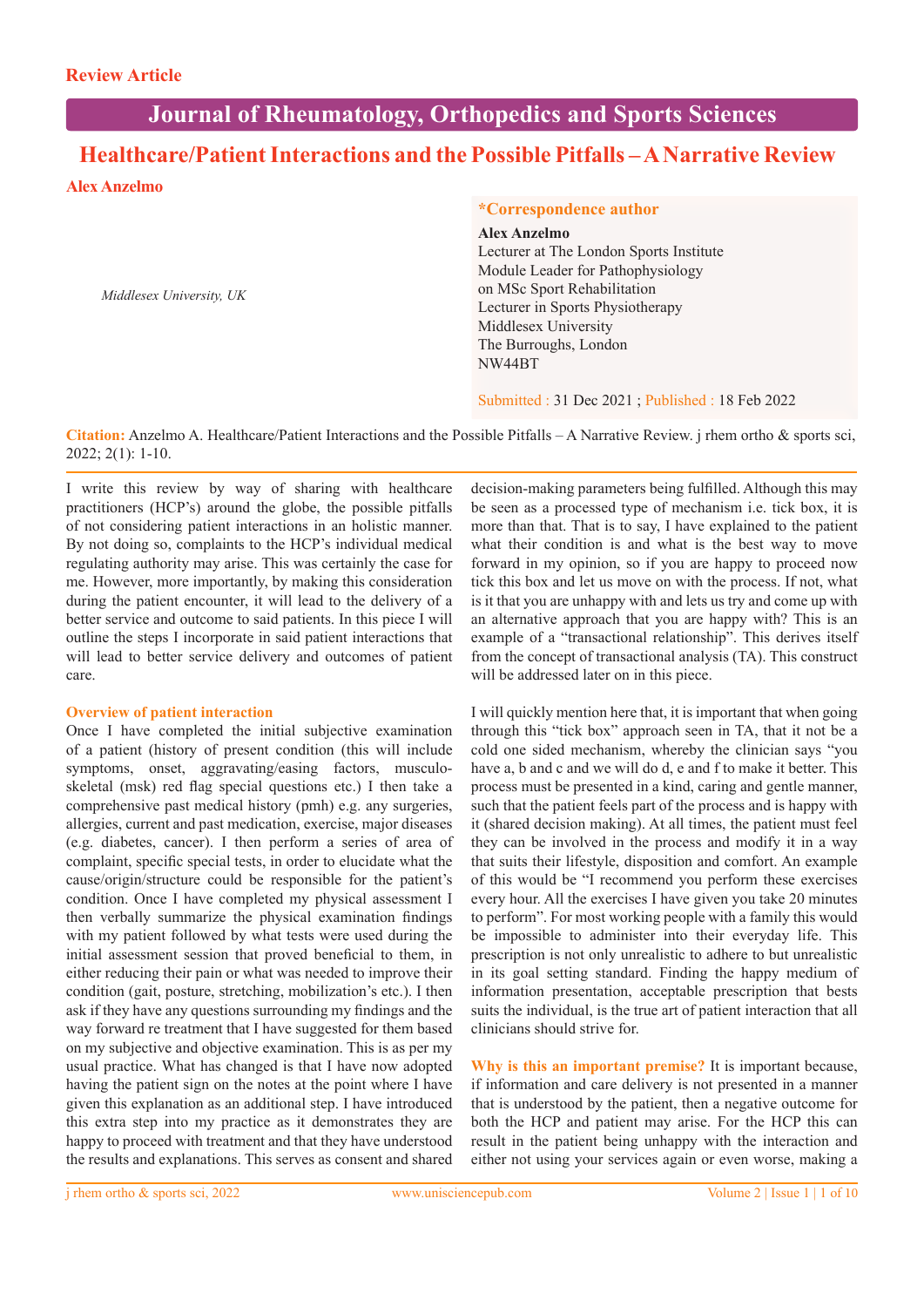formal complaint against you. For the patient this may result in noncompliance in performing the suggested treatment, or as is the case with many "chronic pain patients" (CPP), result in further negativity surrounding both their condition and any and all interactions they will have with HCP [1]. In fact, 62% of the Okifuji [1] study population cited anger directed at the HCP. It is therefore vital that HCP's are able to firstly identify CPP and treat and convey their treatment in an appropriate manner to this special patient group. Why is it important to identify CPP individuals? As stated, CPP tend to have a negativity surrounding their condition and their interaction with HCP's. One probable reason is that they have seen numerous HCP's and they still have their pain. Understandably, CPP's, have a loss of faith in HCP's, along with a deepening belief that their condition is permanent and irreversible (this belief is often present in this group of patients). It is important to state that, unfortunately, some conditions are permanent and irreversible.

In general, people in Western societies turn to their respective health care system in order to access help for a variety of physiological and psychosomatic/psychosocial health problems. By entering into this system, they obviously become "patients and find themselves within a system of practices, that conceptualizes their bodies as objective bodies, treat their ill health in terms of the malfunctioning machine, and compartmentalizes their lived experiences into medically interpreted symptoms and signs of underlying biological dysfunction" [2]. By adopting this approach, the HCP is seeing the patient as just a problem to solve. This is not how ANY patient should be approached. The problem-solving aspect of patient care should only be one of the considerations the HCP needs to adopt when interacting with any patient.

Many authors have stated that CPP's can catastrophize an encounter with an HCP [3-10]. Catastrophising the encounter with an HCP will be further complicated and more likely result in a complaint if the patient has a psychopathological factor to their pain. This is not limited to psychological disorders (eg. multisomatoform disfunction) but also learning disabilities (eg. Dyslexia) [10a]. These individuals have developed a sense of "perceived injustice" [3], therefore no matter what is done to help them, anything other than an instant and full "cure" will result in a negative outcome being perceived by them [3]. Therefore, a good way around this point is to ask these individuals: "what do you want to achieve and or expect to achieve by coming to see me today"? This will lead to the patient having to summarize their condition from a problem-solving perspective. In doing so, they may glean insight into the issues surrounding the achievement of their goals. It is not that an HCP should be less interactive with a CPP. In many instances this maybe appropriate in others a more robust approach might be indicated if the CPP has been to many other HCP's before seeing you and is desperate for a cure where others have either failed due to inappropriate treatment or lack of treatment due to correctly surmising a 'hands off' approach is best with these individuals. It is hard to define what is the best approach for any patient. A comprehensive systematic review by Guzman in 2001 [4] that encompassed 12 randomised controlled trials that had an accumulative cohort of 1964 patients with "chronic low back pain" found that "the reviewed trials provide evidence that intensive multidisciplinary biopsychosocial rehabilitation with functional restoration reduces pain and improves function in patients with chronic low back pain. Less intensive interventions did not show improvements in clinically relevant outcomes". So here a more robust patient input is advocated.

I have recently returned to teaching at University. It reminds me that teaching, is not just about imparting information to someone and expecting him or her to understand what you have said. This student/teacher model can be transferred to the patient care and HCP interaction model. This model can be further transposed to the shared decision-making aspect of patient/clinician interaction. I suggest that HCP's should use the elements used in teaching of Pastoral care to students in order to obtain a superior patient/HCP interaction outcome. Pastoral care is an ancient model of emotional and spiritual support that can be found in all cultures and traditions. It has been described in our modern-day context as "individual and corporate patience" in which trained pastoral carers support people in their pain, loss, anxiety, their triumphs, joys and victories. This form of interaction and ethos is not exclusive to teaching and is clearly used elsewhere such as human resources, and the patient/HCP interaction.

When I first qualified and taught as a teacher in the secondary education system in the UK in 1990, a definitive lack of pastoral care elements were not taught that would have gone a long way to helping a large group of students that were excluded from mainstream schools due to their behaviour. Instead, this group of students were simply written off as disruptive to the main body of students and to ensure the best educational environment for the main body, they were excluded. This group of students would now be called special needs students. During my recent and brief time volunteer working with the Catch 22 charity, here in London, prior to commencing my lecturing role at the University, I immediately noticed that the young people I would see arriving at the Hive centre, where I was based, were almost exclusively the students that would have been previously excluded as being disruptive students that I saw in 1990. It is wonderful to see these individuals have a venue where they can relax and engage and be engaged. The majority have one to one sessions with social workers. These sessions help them confront and come to terms with, in some cases, very difficult home backgrounds on top of their own various mental health issues and in some cases, these issues are combined with problematic physical conditions.

The school's remit is to have inclusion, equality and diversity of all. From my interactions and discussions with these young people, it seems that their schools still do not necessarily have full inclusion. This however may be due more to the nature and tendency of young people to marginalize individuals that do not fall into the mainstream of physical and emotional/ mental capabilities rather than the institutional failings. The institutions however have a duty to these individuals to make the environment inclusive. From my interaction with these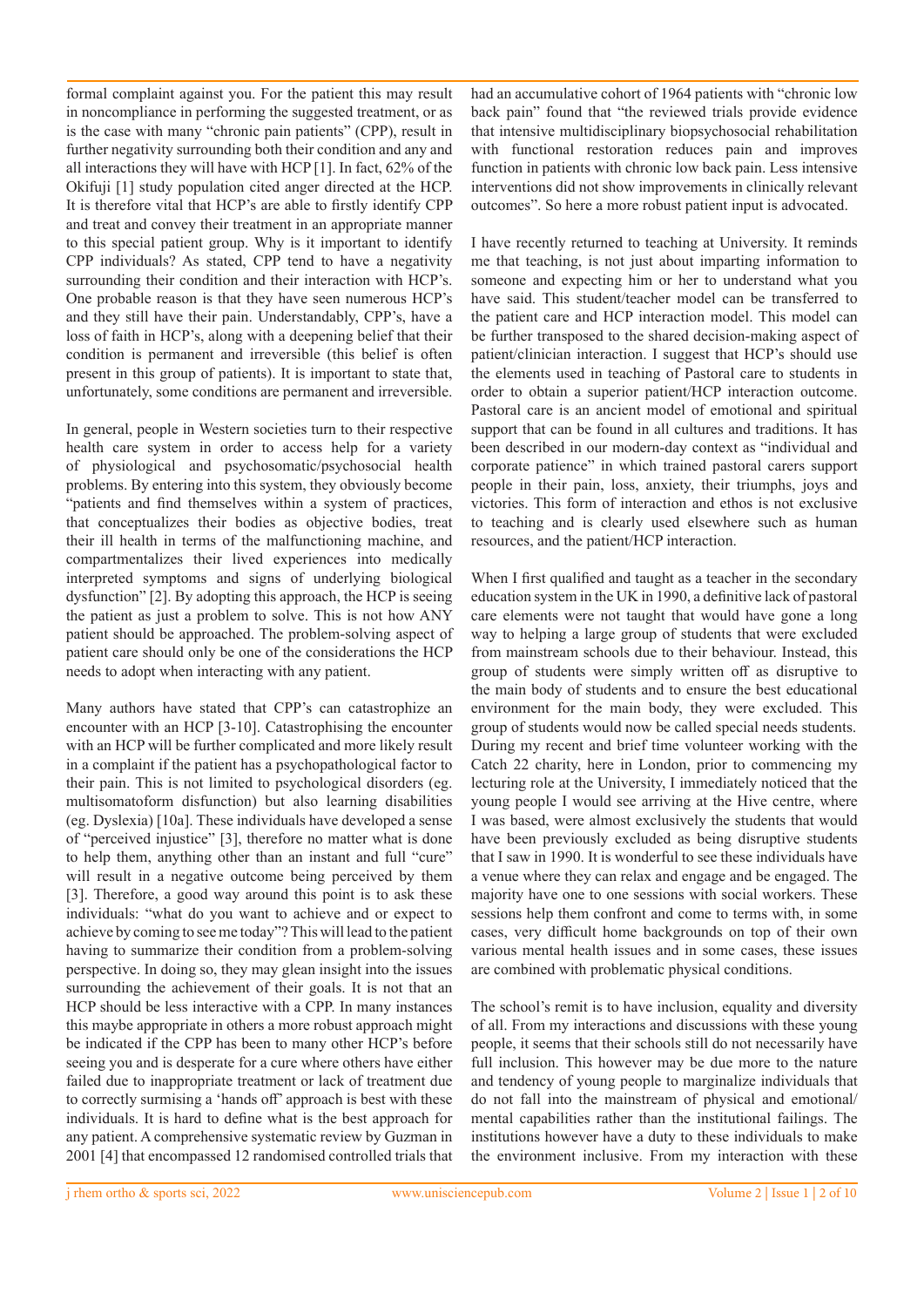special needs young people at the Hive, I now have a new understating of them and see how poor the training was, that we as teachers received at the time. Quite a number of these special needs young people that I saw at the Hive have autism, learning difficulties, social interaction problems and behavioral problems. These are brought on by a plethora of reasons.

Whilst at the Hive, some of the young people that I engaged in conversation would ask me "how my weekend was and what did I do"? I told them what I did, and they replied, "So you didn't do …. (they would say a few different activities)"? I said, "I didn't do those things as I didn't have time to", but in reality, I never had that conversation with them where they cited certain activities. That is when I decided to ask the fulltime staff and case managers if the young persons in question had some form of learning difficulty, e.g. dyslexia. They replied they did. A common trait amongst dyslexics is poor memory and confusing conversations had with different people and catastrophising an encounter.

I have since added the question "are you dyslexic"? to my initial contact session with patients during my subjective examination with them. Why do this? My research into dyslexics after working with the young people at the Catch 22 charity, has shown that they have certain common traits that warrant the inclusion of such a question. The following are common traits that dyslexics have. These traits have been derived from evidenced based research and can also be found on the British Dyslexic society web pages:

# **LoGiudice, 2008 [11]**

- Has difficulty focusing and staying on task may feel more comfortable managing many different tasks simultaneously
- Easily distracted/annoyed by noises and other things in environment.
- May appear to "zone out" and be unaware that it is happening.
- May confuse past conversations or be accused of "not listening".
- Difficulty remembering verbal instructions or directions.
- Poor recall of conversations or sequence of events.
- May have a short fuse or is easily frustrated, angered, or annoyed.
- Easily stressed and overwhelmed in certain situations.
- Confusion, stress, physical health issues, time pressure, and fatigue will significantly increase symptoms.

# **Davis, 1994 [12]**

- Confused by letters, numbers, words, sequences, or verbal explanations.
- Has extended hearing; hears things not said or apparent to others; easily distracted by sounds.
- Has difficulty telling time, managing time, learning sequenced information or tasks.
- Mistakes and symptoms increase dramatically with confusion, time pressure, emotional stress, or poor health.

This knowledge has helped me understand what a failing the educational system had when dealing with these students back in the 1990's, that could have been avoided if the current system of teaching assistants within the class as is seen now would have been adopted. They sit next to these individuals and explain and assist in their class work. This allows the individual to remain in the mainstream schooling system and normalizes their experience and behavior rather than marginalizing them to "special" institutions. Exclusion of these students led to large dropout rates of attendance by these individuals that saw themselves as misfits.

The medical teaching institutions should adopt this idea and ideals. Not so much the "teaching assistant" model, but the pastoral element, with an additional insight for individuals that have these "special requirements" of learning difficulties such as autism, dyslexia etc. and what the ramifications are for the patient/medical practitioner interaction. The most obvious outcome is that these individuals can possibly catastrophize the encounter [3-10] with the medical practitioner and end up with a worsened perceived condition irrespective of what occurred during the appointment.

I commenced this piece, stating that HCPs should view the patient more holistically. One way of doing this is by looking at the psychosocial components that inherently we all have not just patients that seek medical advice/interaction. The flag system was first posited by Kendal [13]. It was introduced in order to help the clinician in avoiding possible errors and conflicts with the aforementioned "special" patient group. Flags can be split into two distinct categories: clinical flags and psychosocial flags [13 & 13a].

**Clinical flags** are common to many areas of health – for example, red flags for musculoskeletal disorders, which are indicators of possible serious pathology such as inflammatory or neurological conditions, structural musculoskeletal damage or disorders, circulatory problems, suspected infections, tumours or systemic disease. If suspected, these require urgent further investigation and often surgical referral.

There are certain signs and symptoms that when observed in a patient's examination or history alert us to the fact that something could be seriously wrong. In the case of musculoskeletal disorders, physiotherapists are highly trained to identify or rule out red flags. If you suspect any red flags the patient must seek urgent medical attention and it is better to send the patient to accident and emergency rather than risk any permanent, life changing pathology.

Recently, orange flags were added to the spectrum and represent the equivalent of red flags for mental health and psychological problems, alerting the clinician to serious problems that could be psychiatric in nature, and therefore require referral to a specialist in that field, rather than following the normal course of management for mild mental health conditions such as anxiety. Orange flags can include excessively high levels of distress, major personality disorders, post-traumatic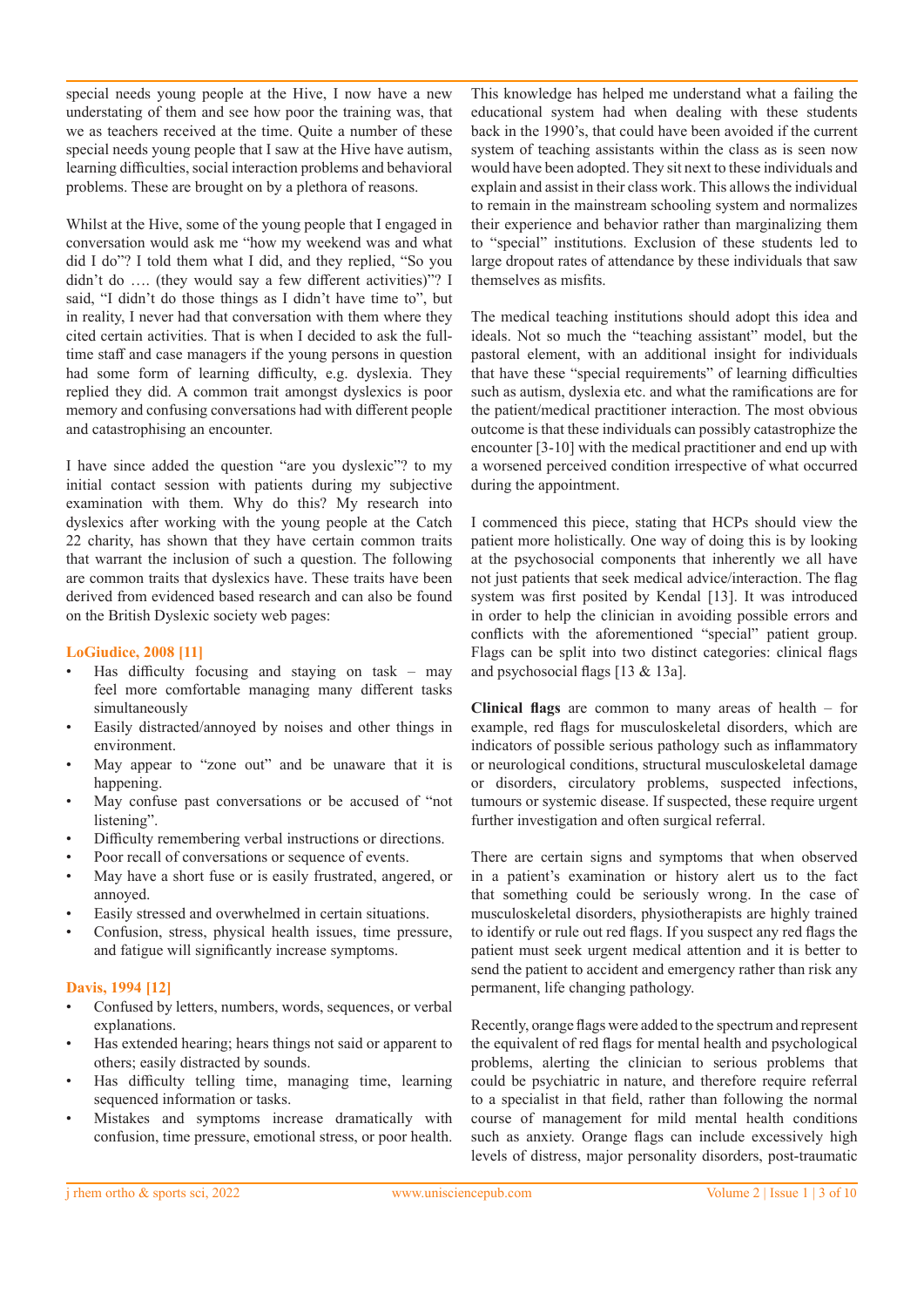stress disorders, drug and alcohol abuse/addictions or clinical depression.

**Psychosocial flags** allow us to identify aspects of the person, their problem and their social context, and how those factors affect the recovery and return-to-work process. This flag concept looked at factors that identified patients who were at risk of developing chronic disability and did not recover as was expected for their condition.

Psychosocial flags enable us to work from a biopsychosocial model and give a framework for assessment and planning. These flags are not a diagnostic of symptoms, but an indication that someone may not recover as expected and may need additional support to return to work. These flags are often referred to as obstacles to recovery. Psychosocial factors determine outcomes such as activity levels and participation and work but appear to be less relevant to the reporting of symptoms.

### **Psychosocial flags**

Psychosocial flags have been subdivided over the years to reflect the different interactions that can affect recovery. As a result, they are now referred to as yellow, blue and black flags. Briefly, **yellow flags** cover the features of the person which affect how they manage their situation with regard to thoughts, feelings and behaviours. **Blue flags** concern the workplace and the employee's perceptions of health and work. **Black flags**  are about the context and environment in which that person functions, which includes other people, systems and policies. Black flags can block or limit the helpful activity of healthcare providers and workplace support.

Below is a table with some examples of a flag colour, the nature of the flag and examples of clinical signs to look for on assessment:

| Flag          | <b>Nature</b>                                                    | <b>Examples</b>                                                                                                                                                                                                         |
|---------------|------------------------------------------------------------------|-------------------------------------------------------------------------------------------------------------------------------------------------------------------------------------------------------------------------|
| Red           | Signs of serious pathology                                       | Cauda equina syndrome, fracture, tumour, unremitting night pain, sudden weight loss of<br>10 pounds over 3 months, bladder & bowel incontinence, previous history of cancer, saddle<br>anaesthesia.                     |
| <b>Orange</b> | Psychiatric symptoms                                             | Clinical depression, personality disorder                                                                                                                                                                               |
| Yellow        | Beliefs, appraisals and<br>judgements                            | Unhelpful beliefs about pain: indication of injury as uncontrollable or likely to worsen.<br>Expectations of poor treatment outcome, delayed return to work.                                                            |
|               | <b>Emotional Responses</b>                                       | Distress not meeting criteria for diagnosis of mental disorder.<br>Worry, fears, anxiety.                                                                                                                               |
|               | Pain behaviour (including<br>pain and coping strategies)         | Avoidance of activities due to expectations of pain and possible reinjury.<br>Over-reliance on passive treatments.                                                                                                      |
| Blue          | Perceptions about the<br>relationship between work<br>and health | Belief that work is too onerous and likely to cause further injury.<br>Belief that workplace supervisor and workmates are unsupportive.                                                                                 |
| <b>Black</b>  | System or contextual<br>obstacles                                | Legislation restricting options for return to work.<br>Conflict with insurance staff over injury claim.<br>Overly solicitous family and health care providers.<br>Heavy work, with little opportunity to modify duties. |

**Figure 1:** Kendal et al

# **Orange Flags**

Screening for orange flags is performed by asking questions regarding clinical depression or other personality disorders. Screening for clinical depression is completed with the Patient Health Questionnaire-2 (PHQ-2 [13b]. The purpose of the PHQ-2 is not to diagnose depression, but rather screen for it

in a "first-step" approach. Validity has been assessed against an independent structured mental health professional (MHP) interview. PHQ-9 score  $\geq 10$  had a sensitivity of 88% and a specificity of 88% for major depression. It can even be used over the telephone. The following are its constituent questions.

# **PHQ-2 part**

Over the past 2 weeks, how often have you been bothered by any of the following problems?

- 1. Little interest or pleasure in doing things
- 2. Feeling down, depressed or hopeless

Answers: 0-Not at all, 1-Several days, 2-More than half the days, 3-Nearly every day

Scoring: 0 points for "Not at all" answer, 1 point for "several days", 2 points for "more than half the days", and 3 points for "nearly every day. The cutoff score for screening purposes is 3. If the individual scores  $\geq$ 3, one must continue with the PHQ-9 form for further assessment of depression. I have now adopted the PHQ2/9 into my initial assessment, first contact appointment session questioning of the patients' past medical history and history of current condition profiling. This is a very quick and clinically proven way to get a patient baseline for their psychosocial status. I will write the scores from the PHQ2/9 in the notes under special questions (SQ). The SQ were already part of my note taking practice, but I had exclusively kept this section for the msk flags. I will add the moniker of PHQ2 and the score. If the score exceeds 3 then the aforementioned (and continued below) psychosocial flags will come into play. If a PHQ2 score of >3 is achieved, then the PHQ9 form seen below will be employed by myself to further score the patient.

# **Pain Questionnaire**



**Figure 2:** PHQ9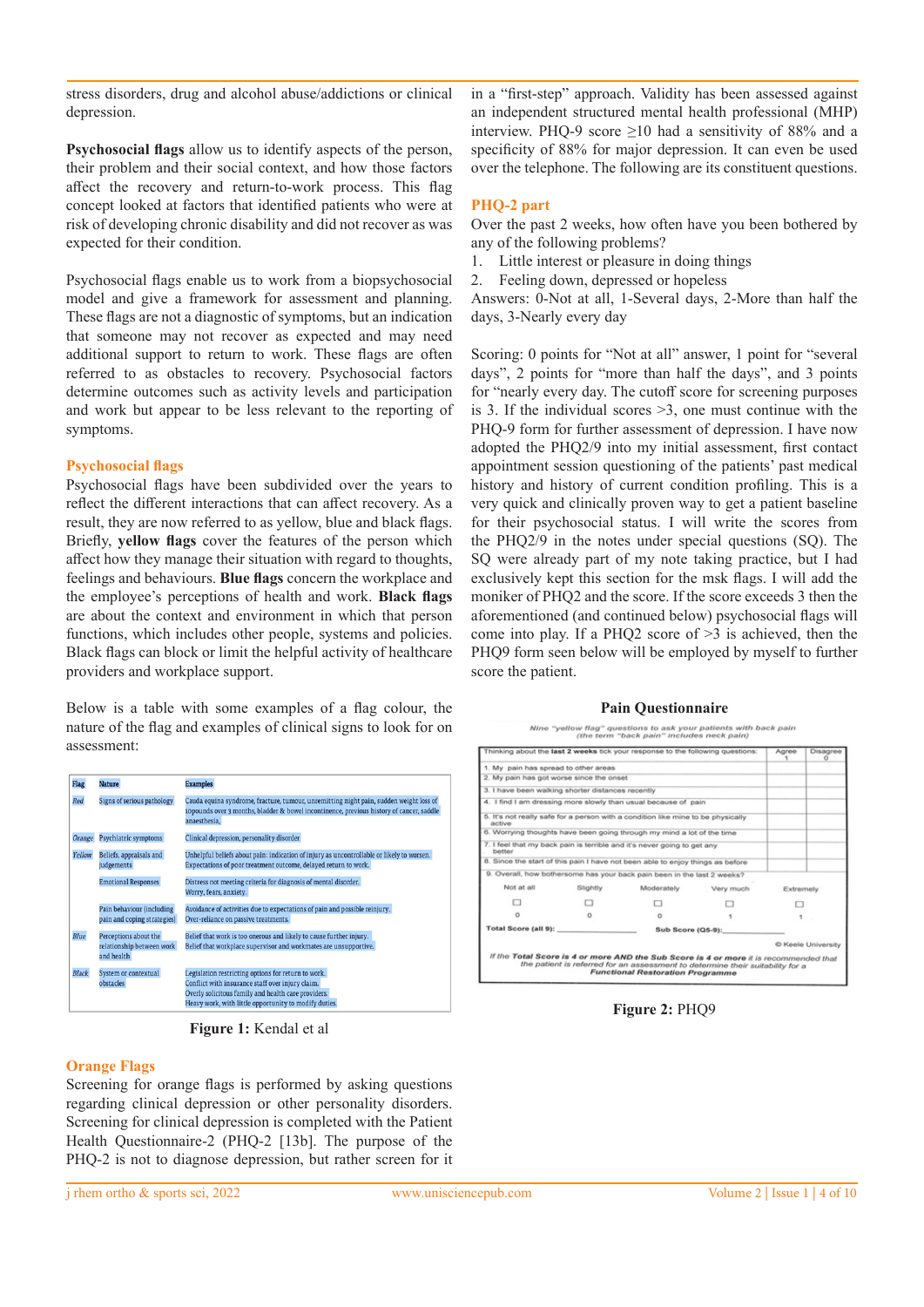#### PHQ-9\* Questionnaire for Depression Scoring and Interpretation Guide

#### For physician use only

#### Scoring:

Count the number (#) of boxes checked in a column. Multiply that number by the value indicated below, then add the subtotal to produce a total score. The possible range is 0-27. Use the table below to interpret the PHO-9 score.

| Not at all                    | $(\#)$ | $\mathbf{x} \mathbf{0}$ |
|-------------------------------|--------|-------------------------|
| Several days                  | (# )   | $x_1 =$                 |
| More than half the days $(H)$ |        | $x 2 =$                 |
| Nearly every day              | (# )   | $x 3 =$                 |

#### **Total score:**

| <b>Interpreting PHQ-9 Scores</b> |           | <b>Actions Based on PH9 Score</b> |                                                                                                              |  |
|----------------------------------|-----------|-----------------------------------|--------------------------------------------------------------------------------------------------------------|--|
|                                  |           | Score                             | Action                                                                                                       |  |
| <b>Minimal depression</b>        | $0 - 4$   | $\leq 4$                          | The score suggests the patient may not need depression                                                       |  |
| Mild depression                  | $5-9$     |                                   | treatment                                                                                                    |  |
| Moderate depression              | $10-14$   | $> 5 - 14$                        | Physician uses clinical judgment about treatment, based                                                      |  |
| Moderately severe depression     | $15 - 19$ |                                   | on patient's duration of symptoms and functional<br>impairment                                               |  |
| Severe depression                | 20-27     |                                   |                                                                                                              |  |
|                                  |           | >15                               | Warrants treatment for depression, using antidepressant,<br>psychotherapy and/or a combination of treatment. |  |

\* PHO-9 is described in more detail at the McArthur Institute on Depression & Primary Care website www.depression-primarycare.org/clinicians/toolkits/materials/forms/phq9/

# **Yellow flags**

Obstacles that can be classed as yellow flags include many aspects of thoughts, feelings and behaviours. Some common examples include:

- Catastrophising thinking the worst
- Finding painful experiences unbearable, reporting extreme pain disproportionate to the condition
- Having unhelpful beliefs about pain and work  $-$  for instance, 'if I go back to work my pain will get worse'
- Becoming preoccupied with health, over-anxious, distressed and low in mood
- Fear of movement and of re-injury
- Uncertainty about what the future holds
- Changes in behaviour or recurring behaviours
- Expecting other people or interventions to solve the problems (being passive in the process) and serial visits to various practitioners for help with no improvement.

#### **Blue flags**

Blue flags can be considered in terms of the employee and the workplace. The employee often has fears and misconceptions about work and health based on their own previous experiences or those of others in the company they work for, or stories from the neighbours. Blue flags can include:

- Concerns about whether the person is able to meet the demands of the job
- Low job satisfaction
- Little or poor support at work
- A perception that the job is very stressful
- An accommodating approach in the workplace to providing altered duties or modified work options to facilitate a return to work

Poor communication between employer and employee.

#### **Black flags**

There is some overlap between blue and black flags, but they can be primarily distinguished by the black flags being those that are outside the immediate control of the employee and/ or the team trying to facilitate the return to work. Black flags include:

- Misunderstandings among those involved
- Financial issues and/or claims procedures
- Sensationalist media reports
- Family and friends with strong unhelpful beliefs influencing the employee
- Social isolation and becoming disconnected from the workforce

Poor or unhelpful company policies. Often company policies can take two forms: either there is no policy or inadequate policy surrounding sickness absence management and return to work, or there is rigid management of absence within a disciplinary policy system that does not allow sufficient flexibility to deal with genuine injury and illness rehabilitation needs.

#### **Flag Assessment**

So how does one assess psychosocial flags? The literature recommends an early intervention and stepped approach to common health problems. It is believed that psychosocial factors start to become increasingly important between two and six weeks of onset of the problem, and assessment can begin during this period.

A stepped approach means using an assessment tool as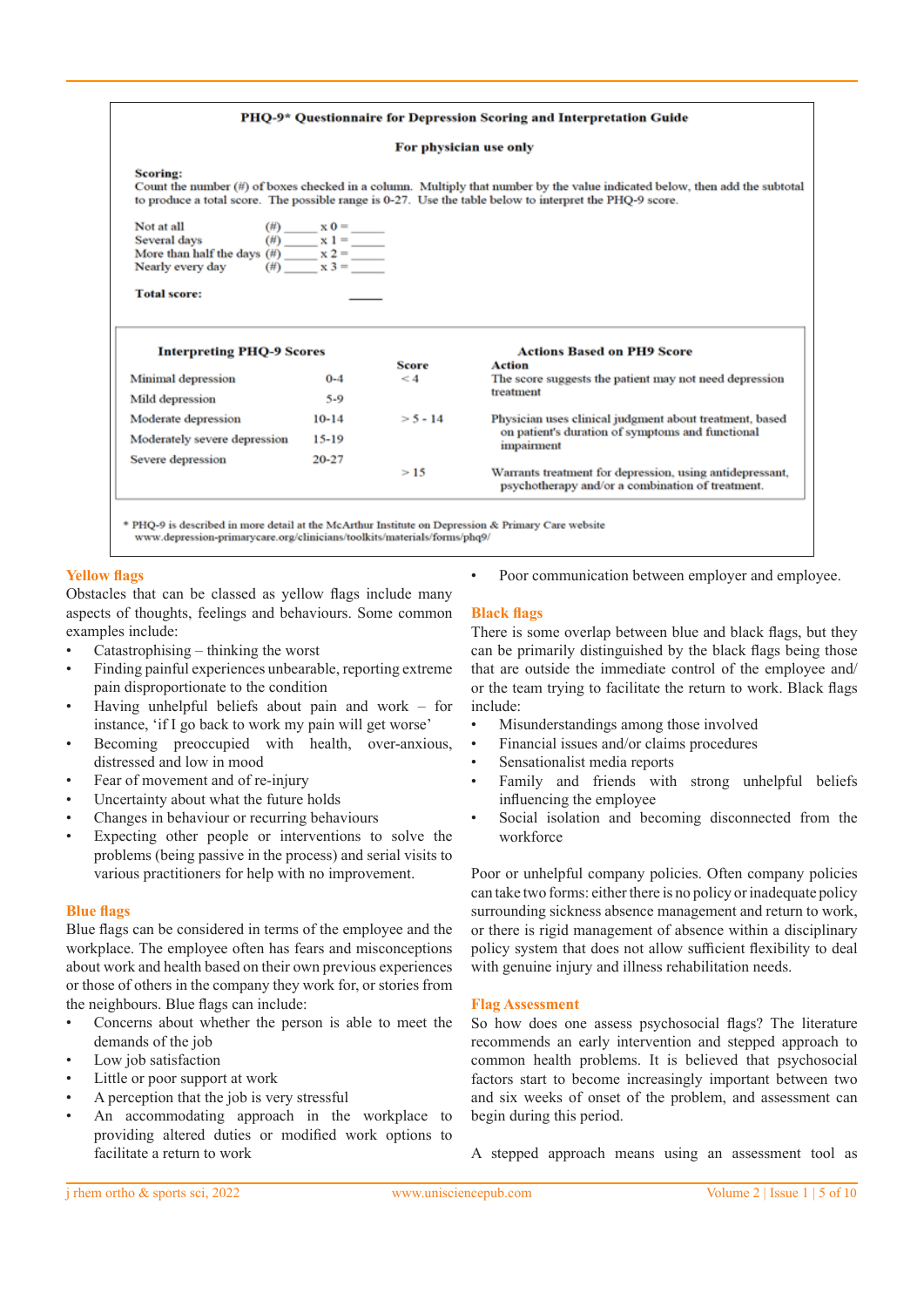appropriate for the needs of the employee. This can take the form of asking some key questions and undertaking a screening questionnaire, and then making further in-depth assessment where indicated by these processes.

There are several useful methods for assessing flags:

Observation of the way the employee behaves, interacts with others, and talks about their condition and work. These will give one an idea of the flags that may be present. Useful questions that Gray and Howe devised [14] include:

- What do you think has caused the problem?
- What do you expect is going to happen?
- How are you coping with things?
- Is it getting you down?
- When do you think you'll get back to work?
- What can be done at work to help?

# **Structured interview**

If the methods above have confirmed the presence of flags, then the structured interview is the next step in obtaining more information about particular issues and flags. An acronym has been developed to help remember which areas to ask more about: ABCDEFW.

- Attitudes/Beliefs What does the patient think to be the problem, and do they have a positive or negative attitude to the pain and potential treatment?
- Behaviour Has the patient changed their behaviour to the pain? Have they reduced activity or compensating for certain movements? Early signs of catastrophising and fear-avoidance?
- Compensation Are they awaiting a claim due to a potential accident? Is this placing unnecessary stress on their life?
- Diagnosis/Treatment Has the language that has been used had an effect on patient thoughts? Have they had previous treatment for the pain before, and was there a conflicting diagnosis? This could cause the patient to over-think the issue, leading to catastrophising and fear-avoidance.
- Emotions Does the patient have any underlying emotional issues that could lead to an increased potential for chronic pain? Collect a thorough background on their psychological history.
- Family How are the patient's family reacting to their injury? Are they being under-supportive or oversupportive, both of which can effect the patient's concept of their pain
- Work Are they currently off work? Financial issues could potentially arise? What are the patient's thoughts about their working environment?

The conclusion of researchers and working group members at the 'Decade of the Flags' conference in 2009 [13c], suggest that there are seven key workplace factors that are important to include in screening, and cited helpful sample questions:

1. Heavy physical demands: Are you concerned that the physical demands of your job might delay your return to work?

- 2. Inability to modify work: Do you expect your work could be modified temporarily so you could return to work sooner?
- 3. Stressful work demands: Are there stressful elements to your job that might be difficult when you first return to work?
- 4. Lack of workplace social support: What kind of response do you expect from co-workers and supervisors when you return?
- 5. Job dissatisfaction: Is this a job you would recommend to a friend?
- 6. Poor expectation of recovery and return to work: Are you concerned that returning to your work may be difficult given your current circumstances?
- 7. Fear of re-injury: Are you worried about any repeat episodes of (back) pain once you return to work?

A visit to the workplace is an excellent additional method of assessing flags. Whether an informal visit or a more structured one for ergonomic assessment, a wealth of information can be gathered when you are familiar with the flags system and what to look out for.

It is appropriate at this juncture to discuss a group of patients that form the largest part of the CPP cohort globally. The biggest reason for missed days from work in the world is that of spinal pain [13d]. This study found that "low back pain is now the leading cause of disability worldwide". In many this will become a chronic issue and the individual will become a CPP. The aforementioned PHQ2 and 9 questionnaire will give a psychometric factor for the individual. A tool that will consistently give the HCP a factor for the physical pain and impediment to an individual should also be employed. This will further formalize the construct of patient assessment, resulting in better outcomes. I employ the Keele star system (2007) with my spinal pain patients. This is seen below.



**Figure 3:** Taken from Keele University 1-8-07

Unfortunately, I am not alone within the world of healthcare when it comes to not always considering the flag system of psychosocial parameters and to only focus on the physical red flag (msk) aspect of a patient complaint. This is supported by various authors [13-15]. From this group of cited authors, Gray & Howe 2016 [13a] concluded that "The findings of this systematic review would suggest that significant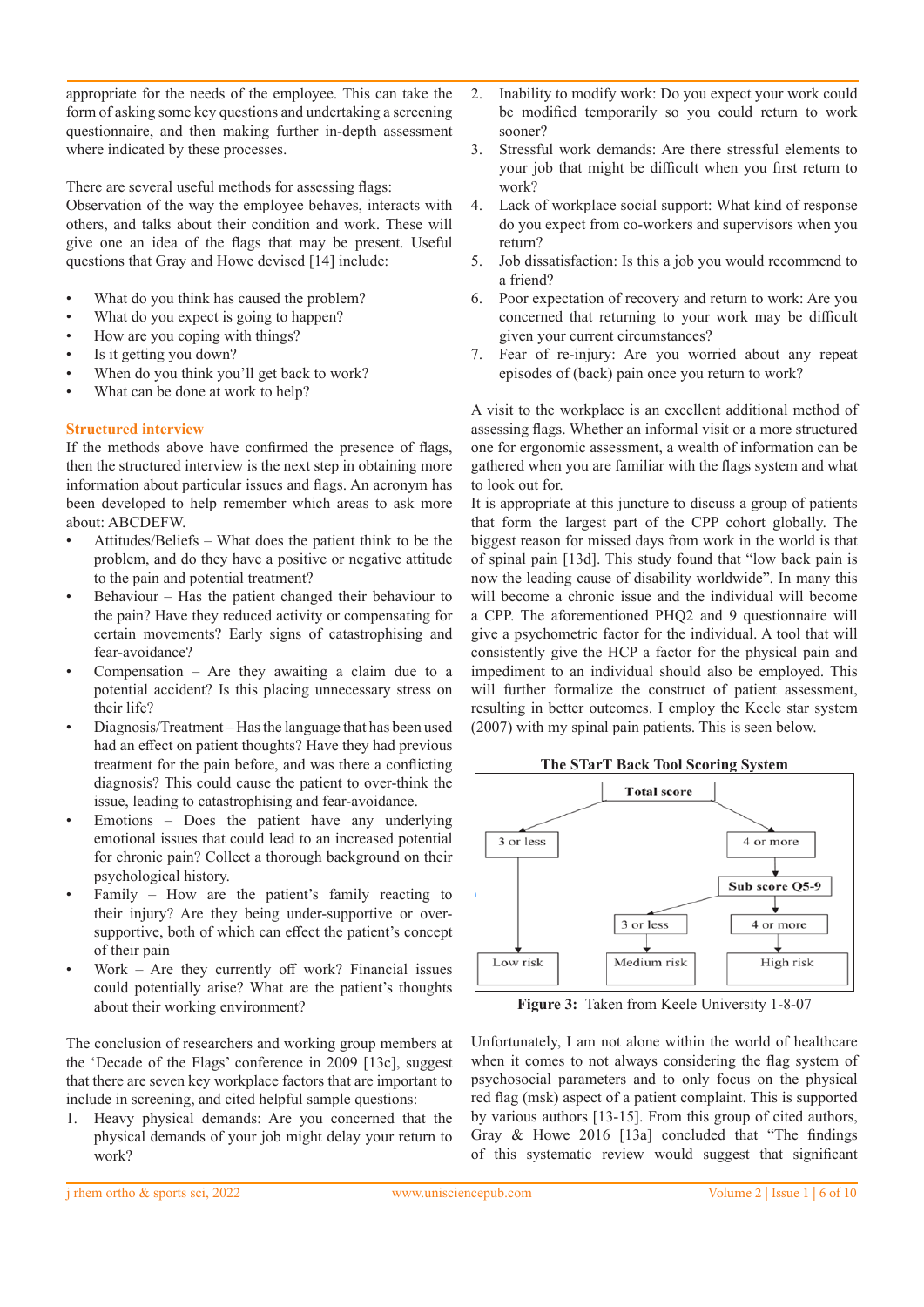barriers remain to the integration of psychosocial factors into physiotherapy practice; therefore, it is still not the 'cultural norm' for physiotherapists to engage in the assessment and management of psychosocial factors in rehabilitating individuals with back pain. The implication of this will have a subsequent detrimental effect on patient treatment outcome". Therefore, the review authors are putting out a call to action for physiotherapists to embrace the importance of integrating psychosocial factors into their everyday professional practice. In particular, physiotherapists need to gain confidence in tackling Blue Flags as this is critical to establishing themselves as essential players in combating industrialized society's rising public health concern of worklessness".

Image 1 below demonstrates how physiotherapists in the UK are still struggling with the flag system concept despite its original presentation 22 years prior to the query raised in image1. As can be seen in Image 1, the query made on the Chartered society of Physiotherapy (CSP) forum regarding the flag system and how to implement it during the patient session (query date  $= 10-7-19$ ) is still up for debate. On the online forum that the query was taken from, other practitioners kindly suggest other methods and strategies (e.g. the EQ-5D (EQ-5D-5L). The EQ-5D is a generic instrument for describing and evaluating health and was first outlined in 1990. It was designed by the EuroQol Group. This group was initially formed in 1987 with the researchers of multidisciplinary areas from five European countries; Netherlands, UK, Sweden, Finland, and Norway. It is based on a descriptive system that defines health in terms of 5 dimensions: Mobility, Self-Care, Usual Activities, Pain/Discomfort, and Anxiety/Depression. Each dimension has 3 response categories corresponding to no problems, some problems, and extreme problems. The instrument is designed for self-completion, and respondents also rate their overall health on the day of the interview on a 0–100 hash-marked, vertical visual analogue scale (EQ-VAS). The EQ-5D was designed to measure decrements in health. Substantial use of the instrument has shown that it can suffer from ceiling effects, particularly when used in general population surveys but also in some patient population settings. As a result, there may be issues regarding its ability to measure small changes in health, especially in patients with milder conditions. In light of these possible limitations, and stimulated by demand from the clinical field, the EuroQol Group decided to explore ways of improving the EQ-5D's measurement properties. The Chartered Society of Physiotherapy in the UK used to advocate the use of this system and used to provide the template free of charge. With the advent of more triage systems it is no longer recommended but used as an example of a readily available system of triage.

Although a seemingly valid and current system, it highlights how the waters are muddied by a non-uniform assessment yardstick being used across the healthcare professions. It again highlights how many practitioners have not been considering this further overlay in their assessment and how situations such as mine can arise when not considering all aspects of the patient/ clinician interaction. Ultimately considering all

aspects will ultimately lead to a better patient experience and therefore time must be made for such assessments.



I will now introduce you to the concept of **Transactional analysis (TA** (developed by Dr Eric Berne 1961 [15a]. This is an alternative philosophy that one can adopt when interacting with patients. It is a psychoanalytic theory and method of therapy wherein social transactions are analyzed to determine the ego state of the patient (whether parent-like, childlike, or adult-like) as a basis for understanding behavior. In TA, the patient is taught to alter the ego state as a way to solve emotional problems. I find this construct interesting as we can all identify within our own peer group, individuals that fall into one or another of the 3 ego states and often an individual can traverse them all depending on the setting, i.e. a childlike ego may prevail when a female/male is out with her/his group of exclusively female/male friends and there is a tendency for frivolity. This is therefore the childlike ego and will be most suited to this scenario than the more serious adult like ego. The problem is the TA theory postulates that we are one or the other. The method derives from the 1923 Freudian psychoanalysis theory, which focuses on increasing awareness of the contents of unconsciously held ideas.

With its focus on transactions, TA shifted the attention from internal psychological dynamics to the dynamics contained in people's interactions. Rather than believing that increasing awareness of the contents of unconsciously held ideas was the therapeutic path, TA concentrated on the content of people's interactions with each other. Changing these interactions was TA's path to solving emotional problems. Berne considered how individuals interact with one another, and how the ego states affect each set of transactions. Unproductive or counterproductive transactions were considered to be signs of ego state problems. Analysing, these transactions according to the person's individual developmental history would enable the person to "get better". Berne thought that virtually everyone has something problematic about his or her ego states and that negative behaviour would not be addressed by "treating" only the problematic individual.

This idea is then used in conjunction with the drama triangle: It is a social model of human interaction – the triangle maps a type of destructive interaction that can occur between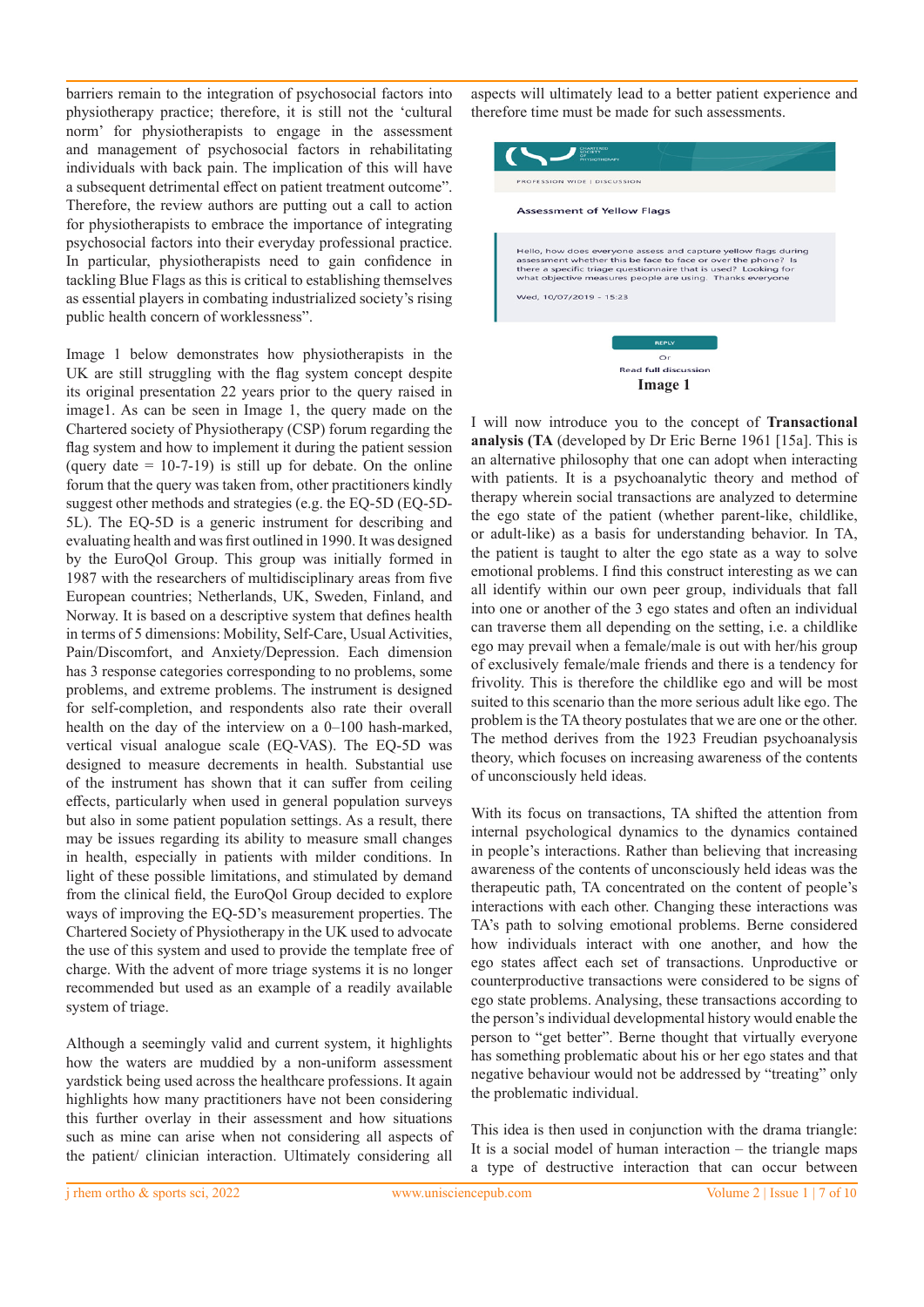people in conflict. The drama triangle model is a tool used in psychotherapy, specifically TA. S.B. Karpman (a medical Doctor in 1968 [16] used triangles to map conflicted or dramaintense relationship transactions. The Karpman Drama Triangle models the connection between personal responsibility and power in conflicts, and the destructive and shifting roles people play. He defined three roles in the conflict: Persecutor, Rescuer (the one up positions) and Victim (one down position). Karpman placed these three roles on an inverted triangle and referred to them as being the three aspects or faces of drama.

- **1. The Victim:** The Victim's stance is *"Poor me!"* The Victim feels victimized, oppressed, helpless, hopeless, powerless, ashamed, and seems unable to make decisions, solve problems, take pleasure in life, or achieve insight. The Victim, if not being persecuted, will seek out a Persecutor and also a Rescuer who will save the day but also perpetuate the Victim's negative feelings. In this instance it could be a patient that has had an health complaint that has not been resolved despite attending various other HCP's in an attempt to help with their condition.
- **2. The Rescuer:** The rescuer's line is "Let me help you." A classic enabler, the Rescuer feels guilty if they don't go to the rescue (i.e. most HCP's). Yet their rescuing has negative effects: It keeps the Victim dependent and gives the Victim permission to fail. The rewards derived from this rescue role are that the focus is taken off of the rescuer. When they focus their energy on someone else, it enables them to ignore their own anxiety and issues. This rescue role is also pivotal because their actual primary interest is really an avoidance of their own problems disguised as concern for the victim's needs.
- **3. The Persecutor:** (a.k.a. Villain) The Persecutor insists, *"It's all your fault."* The Persecutor is controlling, blaming, critical, oppressive, angry, authoritative, rigid, and superior. This could be a disgruntled patient that is unhappy with their treatment outcome or even the HCP's regulatory body that has taken up the patient complaint to a tribunal stage.

The assumption a clinician makes when a patient comes to see them for their condition is that (if of adult age) they are an adult, with an adult ego as they have taken it upon themselves to make the appointment to see the HCP for help in recognition of their health condition. The average sessions are too short to put all these systems into practice. Typically, the NHS gives a 20-minute physiotherapy appointments slot. Private clinics, due to the fee capping of all insurance companies, also typically offer 20 minutes follow up appointments after an initial 30 minutes appointment, with the occasional exceptional 45 minute initial appointment being offered but at higher prices. This, again, highlights why and how errors can occur when judging a patient erroneously on the flag system due to time constraints.

From the aforementioned it is clear there are several assessment systems that can be used. There is no one system that fits all, and perhaps this is the problem. Different practitioners will

adopt different systems and as such, cross familiarity with all the systems may not be known to individual practitioners. This may be an issue when notes are sent across between clinicians, for continuing treatment, when a patient moves out of an area due to work etc. and will inevitably lead to differential scores being attributed to the patient from different practitioners.

# **Conclusion**

In conclusion, I am categorically not stating that a patient will make a formal complaint due to them being a chronic pain patient and or having a learning disability such as dyslexia. What I am saying is, that these are very real issues that can occur and are often seen in the healthcare system, and as such it will always produce complaints irrespective of how the patient/ clinician interaction is conducted. It is our duty as clinicians to be wary of this and always provide the best service possible. This notwithstanding, it can be argued that all patients going to see a clinician when not content with the outcome can have any of the aforementioned psychological traits if not all. However, it can also be said the clinician can also have said traits. A counterpoint argument, can be that, a clinician that has been in practice for decades with no complaints having been made against them is either "a", able to apply the aforementioned techniques alongside their therapy, either innately or post training in such matters, or "b", that they will not be able to identify individuals that fall under these headings irrespective of their training, and a negative outcome for the patient and clinician will arise. This is a most interesting point due to the nature of psychology and the myriad of variants that present within us all.

Based on this postulation, it is clear clinicians will sooner or later fall foul of a patient complaint deserved or not. The latter is of most concern. Most clinicians, and certainly the regulatory tribunal services that then sit in judgement of such matters do not think to address this possible element within the interaction that led to the complaint. This was certainly the case in my instance. By not having explored the area of dyslexia and all its ramifications as cited above I fell afoul of a patient complaint to my regulatory body. It must be said at this time that I was not aware of the dyslexic element with the patient and only became aware of it at the hearing. If I had used the psychosocial flag system and extra special questions (re learning disabilities), then the dyslexia would have been picked up at the onset of the appointment.

It is clear most clinicians (apart from the psychologists and psychiatrists) lack this aspect in their training and the dynamic of interaction between the clinician and patient will in some cases end with one of the aforementioned scenarios be it "perceived injustice" [3] that leads to "catastrophising" [3], varying "ego states" [15a] or standing on one side of the "drama triangle" [16].

Through this experience I have learned that I have not been looking holistically enough at the patient that comes to see me. Previously I have examined what is the patient's problem? (i.e. origin, aetiology, disability, pain, historical background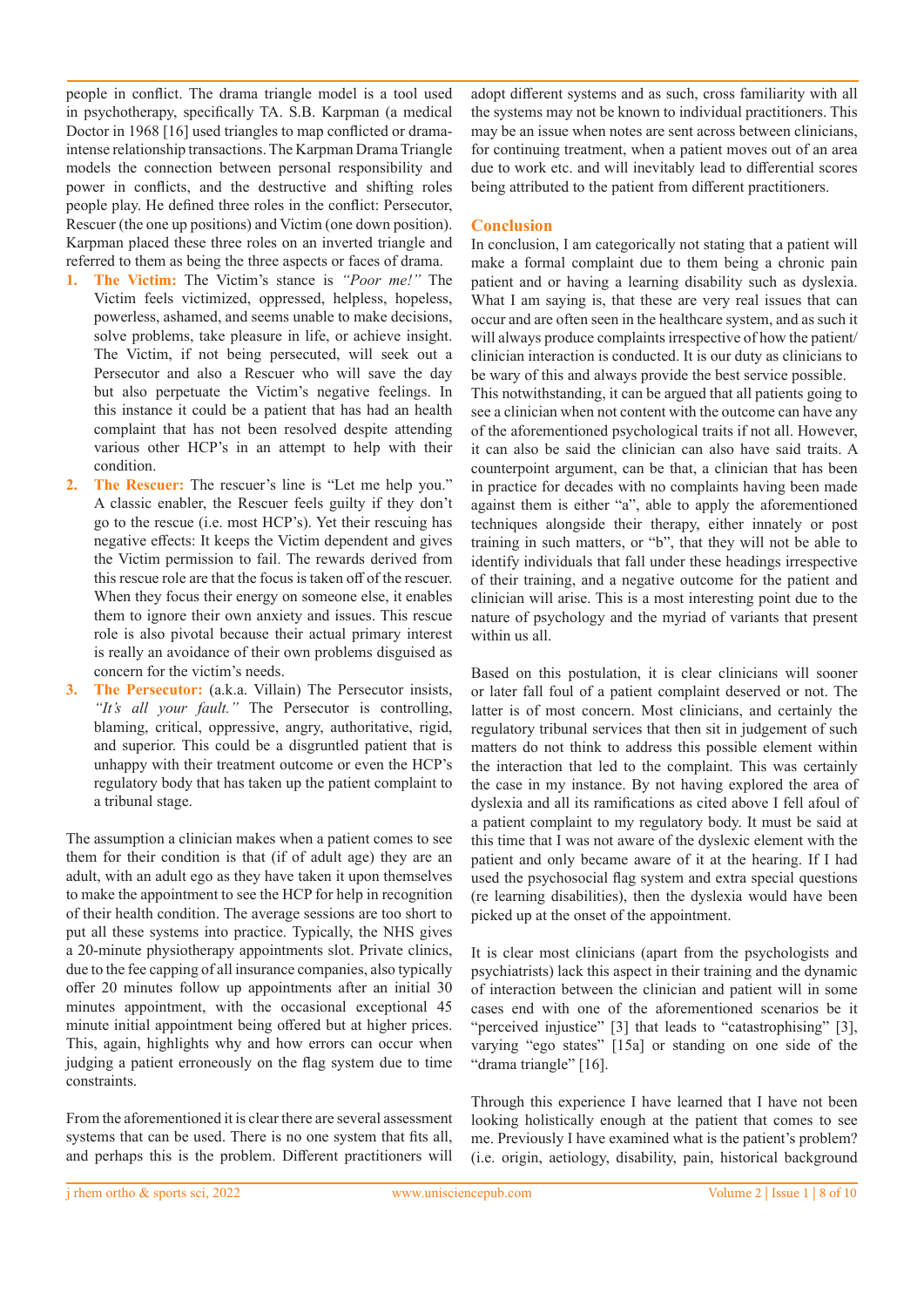etc.). How do I fix this and how to fit the rehab/healing/ treatment in with the person's lifestyle? I failed to assess what the psychological status of the patient is, not only in this instance, but in general, it had not been a consideration of mine. I assume all patients are highly motivated and want to get better. I believe this is certainly the case in the vast majority of individuals, but some will not meet this standard and as such the alternative strategies as presented above need to be employed. Some patients however, understandably, become frustrated with the process. This frustration tendency is recognised within the NHS and that is why all chronic pain individuals that are seen in the NHS are offered counselling sessions alongside their medical intervention. This is as a result of the increasing amounts of complaints made against the NHS. The BBC published an article in 2020 stating the NHS has 4.3 billion pounds to payout in claims against it and see over 10000 claims against it yearly (https://www.bbc. co.uk/news/health-51180944).

Recognising the aforementioned theories as being a contributing factor of why some patients with chronic pain do not get better and in many instances worsen is important for any clinician to consider. This is irrespective of the progressive or non-progressive deterioration of the patient's condition, and in many instances these individuals will "catastrophise their encounter with a clinician" [3].

# **References**

- 1. Okifuji, A., Turk, D. C., & Curran, S. L. (1999). Anger in chronic pain: Investigations of anger targets and intensity. *Journal of Psychosomatic Research, 47*(1), 1–12..
- 2. Bullington, J. (2009). Embodiment and chronic pain: Implications for rehabilitation practice. *National Library of Medicine. Health care analysis : HCA : Journal of health philosophy and policy, 17*(2), 100-109.
- 3. Margiotta, F., Hannigan, A., Imran, A., & Harmon, D. C. (2016). Pain, Perceived Injustice, and Pain Catastrophizing in Chronic Pain Patients in Ireland. *Pain Practice, 17*(5), 663-668.
- 4. Guzmán, J., Rosmin, E., Kaija, K., Antti, M., Irvin, E., & Bombardier, C. (2001). Multidisciplinary rehabilitation for chronic low back pain: Systematic review. *BMJ, 322*(7301), 1511-1516.
- 5. Frantsve, L M. E., & Kerns, R. D. (2007). Patient–provider interactions in the management of chronic pain: Current findings within the context of shared medical decision making. *Pain Medicine, 8*(1), 25–35.
- 6. Matthias, M. S., Parpart, A. L., Nyland, K. A., Huffman, M. A., Stubbs, D.L., Sargent, C., & Bair, M. J. (2010). The patient–provider relationship in chronic pain care: Providers' Perspectives. *Pain Medicine, 11*(11), 1688– 1697.
- 7. Iverson, G. L., Terry, D. P., Karr, J. E., Panenka, W. J., & Silverberg, N. D. (2017). Perceived injustice and its correlates after mild traumatic brain injury. *Journal of Neurotrauma, 35*(10), 1156-1166.
- 8. Zortea, M., Antunes, L. C., Segabinazi, J. D., Serrano, G. B., Elkfury, J. L., Carvalho, F., Santos, V., & Caumo, W.

(2018). Distinct aspects of pain catastrophizing according to chronic pain syndromes. *Clin Biomed Res., 38*(1), 42- 49.

- 9. Rahbari, A., Dehestani, M., & Baharlouei, H. (2019) Psychometric Characteristics of the Persian Version of the Injustice Experience Questionnaire. *Psychological Injury and Law volume, 12*, 238–246.
- 10. Nawai, A. (2017). Is pain catastrophizing associated with poor physical performance and falls in older adults with chronic pain? The mobilize Boston study II. A Dissertation Presented by AMPICHA NAWAI Submitted to the Office of Graduate Studies, University of Massachusetts Boston, in partial fulfillment of the requirements for the degree of DOCTOR OF PHILOSOPHY December 2017 Nursing Program Preview.
- 10.a.Hahn, S. R., Kroenke, K., Spitzer, R.L., Brody, D., Williams, J.B., Linzer, M., & Degruy, F.V. (1996). The difficult patient: Prevalence, psychopathology, and functional impairment. *Journal of general internal medicine, 11*(1), 1-8.
- 11. LoGiudice, K. (2008). Common characteristics of adult dyslexia. *Davis Dyslexia Association International*  http://www.dyslexia.com/library/adult-symptoms.htm
- 12. Davis, R. (1994). The gift of dyslexia. https://search.informit.org/doi/epdf/10.3316/aeipt.140675
- 13. Kendall, N.A., Linton, S.J., & Main, C.J. (1997). Guide to Assessing Psychosocial Yellow Flags in Acute Low Back Pain: Risk Factors for Long-Term Disability and Work Loss. Wellington, New Zealand: Accident Rehabilitation and Compensation Insurance Corporation of New Zealand and the National Health Committee.
- 13.a.Gray, H., & Howe, T. (2013). Physiotherapists' assessment and management of psychosocial factors (Yellow and Blue Flags) in individuals with back pain. *Physical therapy reviews, 18*(5), 379-394.
- 13.b.Kroenke, K., Spitzer, R.L., & Williams, J.B. (1994 original version) The PHQ-9: validity of a brief depression severity measure. *J Gen Intern Med.*, 16(9), 606-613.
- 13c. Shaw, W. S., Windt, D. A., Main, C. J., Loisel, P., & Linton, S. J. (2009). Early patient screening and intervention to address individual-level occupational factors ("blue flags") in back disability "Decade of the Flags" Working Group. 19. *Journal of Occupational Rehabilitation, 19*(1), 64-80.
- 13d.Hartvigsen, J., Hancock, M. J., Kongsted, A., Louw, Q., Ferreira, M. L., Genevay, S., Hoy, D., Karppinen, J., Pransky, G., Sieper, J., Smeets, R. J., & Underwood, M. (2018). What low back pain is and why we need to pay attention. *Lancet Low Back Pain Series Working Group, 391*(10137), 2356-2367.
- 14. Kendall, N.A.S., Burton, A. K., Main, C.J., & Watson, P. (2011). Tackling musculoskeletal problems: a guide for clinic and workplace - identifying obstacles using the psychosocial flags framework. *Occupational Medicine, 61*(1), 68–69.